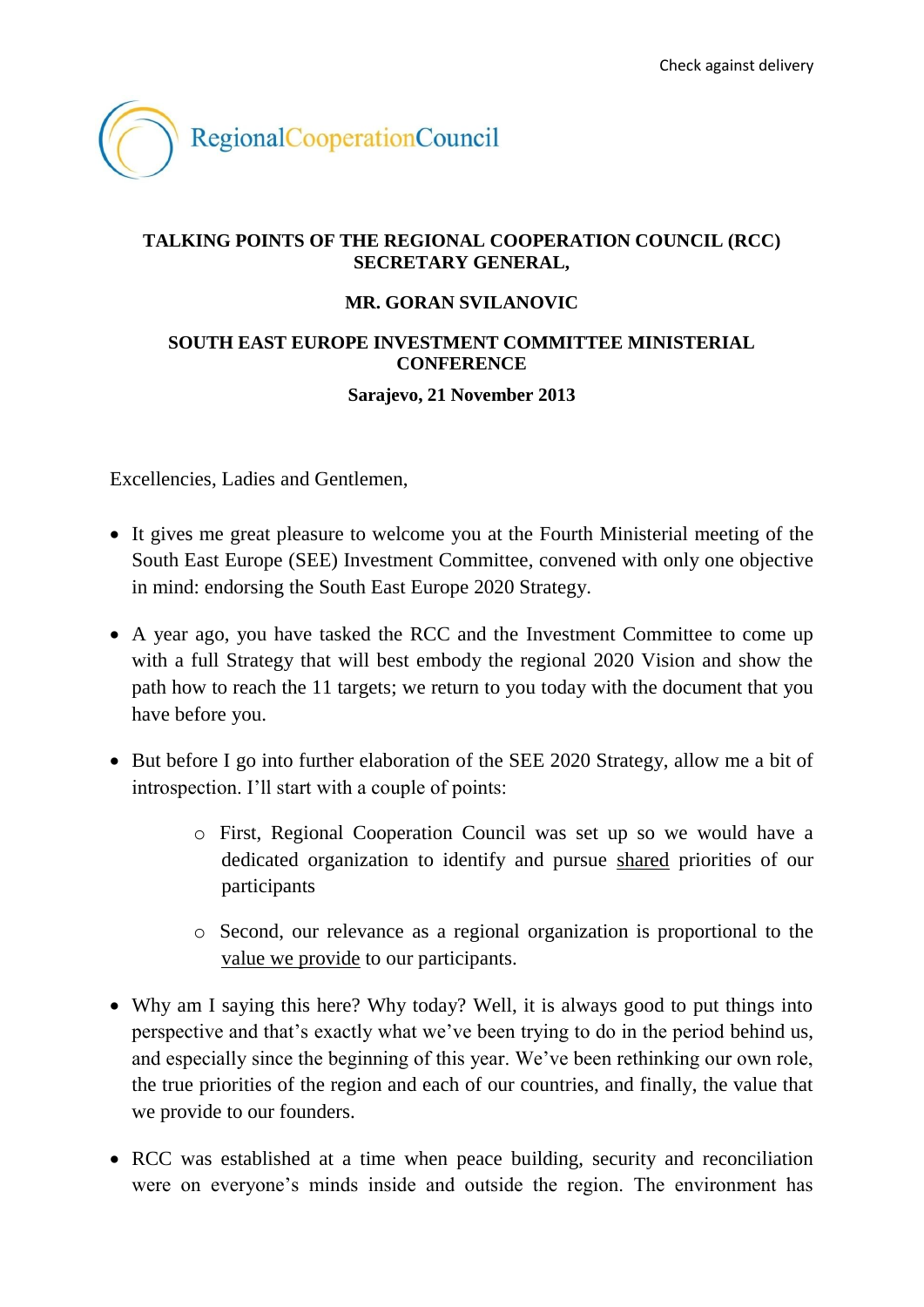changed since and we are changing with it. It is clear that in a situation where we have shed 800,000 jobs in five years, doubled the public debt, and are yet to witness robust growth, the competitiveness and development agenda clearly tops our list of priorities.

- Also, in our relationship with the EU, both bilaterally and as a region, the economic development agenda features more prominently than ever. This is only illustrated further by the priorities contained in the Enlargement strategy published last month. This is not a surprise, of course. Our citizens currently enjoy roughly a third of the EU GDP per capita and the economic criteria for EU accession remains quite clear – functioning market economies and, I underline this, capacity to compete.
- Finally, at least in economic terms, size does matter. Even as a region, the collective size of all our economies is roughly same as that of Portugal, so not exactly an economic powerhouse.
- I'm not trying to make a case for regional cooperation as I think no one is disputing the need for us to work together at the end of 2013. The countries have clearly recognized their common interests already in trade, investment, transport, energy, etc, and we have a lot to show for this cooperation as well. What I want to do is to make a case for doing it smarter, more targeted and more strategically.
- This is where SEE 2020 comes in. The Strategy, hopefully endorsed today by all of you, will help us introduce a new period of regional cooperation, (i) one that has clear objectives and targets, (ii) one that's focused on those areas that offer greatest potential for joint action and result, and (iii) one that has mechanisms to follow through on what has been agreed.
- So let's start with objectives and targets. SEE 2020 was initiated with a clear vision on your side and a set of 77 national and 11 regional targets adopted by you to give us a clear direction where we want to go. Additionally, the targets are also intended as indicators of impact, measuring what we're doing in terms of SEE 2020 implementation, but also in terms of general policy reform. So measurability is quite important.
- I want to make a note here the targets were put forward by you, by the governments. The regional targets that make the backbone of the SEE 2020 are nothing but sums and weighted averages of national targets. If the countries are ambitious, the region is bold. If the countries are cautious, the region is cautious as well. This differs from the approach taken in the EU where the EU-wide targets were set first, followed by the national ones. I think it's clear why we could not and would not do this.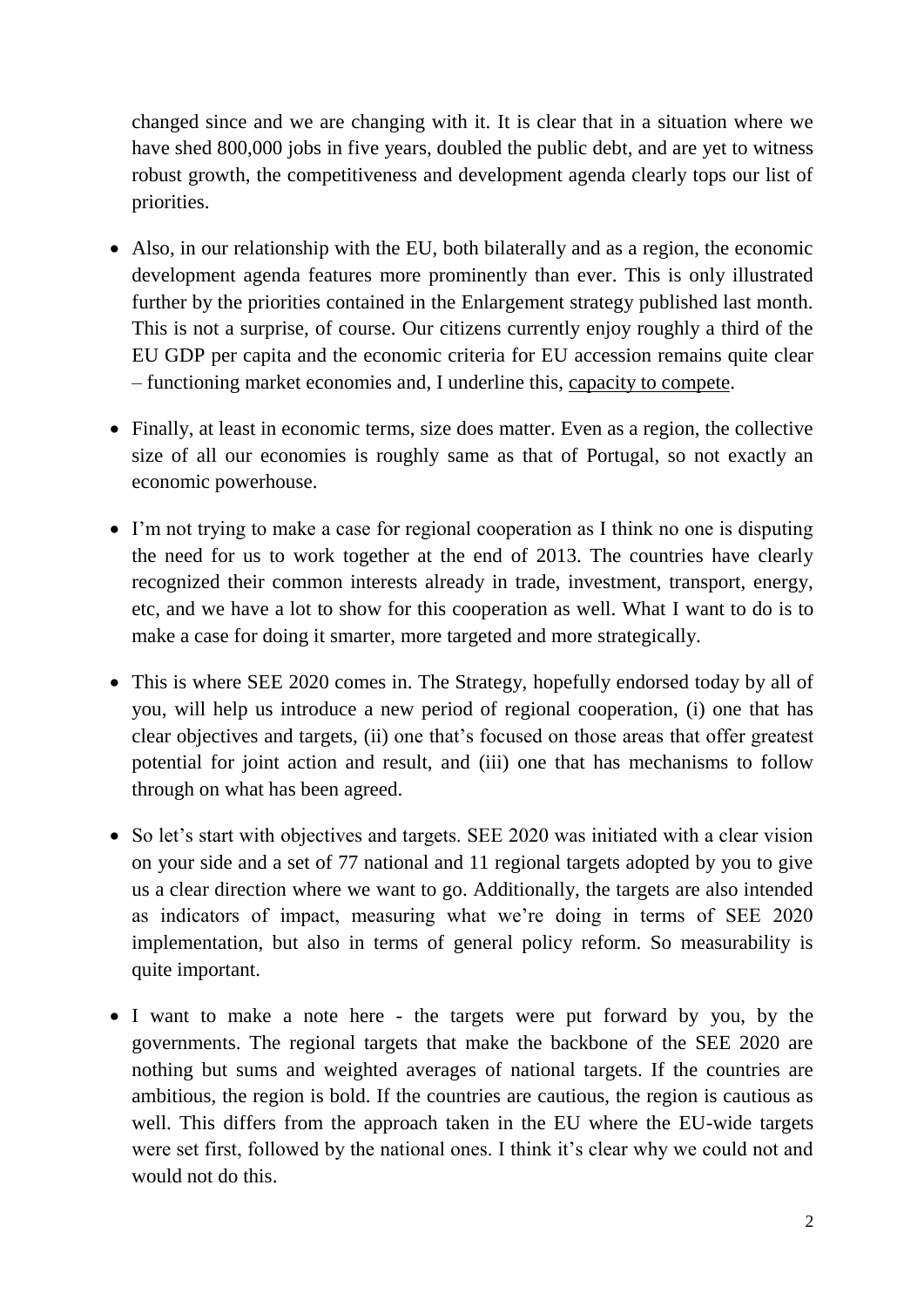- It is encouraging for us to see that these targets are making their way from the SEE 2020 strategy into some of the national strategic documents, such as the Country Strategy Papers being developed in the process of preparing for IPA II. This is very useful as it demonstrates that the priorities set by the governments are also the priorities set for IPA funding.
- Moving from the targets to the priority areas, we have to note that although joint action makes sense, it does not make sense everywhere and always. From the perspective of growth and competitiveness, we've selected several policy areas where your colleagues in the governments and us felt that we can move forward and show results through multilateral action. Trade and investment is one such area where we feel that greater regional integration can lead to better economic results. Innovation is another, where by pooling resources we can attempt to specialize in some areas. Education quality and qualification frameworks deserve our attention at the regional level, as not dealing with them would create barriers for any future mobility. Employment is also being looked at from the labour mobility perspective, as well as the exchange of policy experience together with DG Employment, as the labour market situation is quite similar across the region. Infrastructure is a clear area for regional action, as transport, energy and environment all have a regional outlook.
- Over the past year we've consulted with over 1,500 representatives of the governments as well as the private sector and the civil society organizations to come up with these priority areas and measures and actions. The proposed text of the Strategy that is on the table contains 86 measures, policy actions and instruments in 16 policy areas. In other words, a handful.
- We believe that the way to prioritize this further in the implementation is to take a sectoral approach. This is not something unique for our thinking or for this region. Virtually any type of regional economic integration effort has used sectors as a way of making cooperation concrete and tangible. The EU itself grew out of the cooperation in coal and steel sectors. With this in mind, we have held the first set of consultations with the SEE 2020 participants and have reached a consensus on two first sectors for prioritization: (i) food and beverage processing and (ii) tourism. These sectors will be seen through the lens of the five pillars of the Strategy – integrated, smart, sustainable and inclusive growth, underpinned by good governance - through prioritizing removal of trade barriers and promoting investment in the given sector, upgrading skills and promoting labor mobility, prioritizing infrastructure investment to support supply chains related to the sector, and ensuring an enabling governance framework. In other words, we want to make sure that most of the things we do in the implementation of SEE 2020 in the next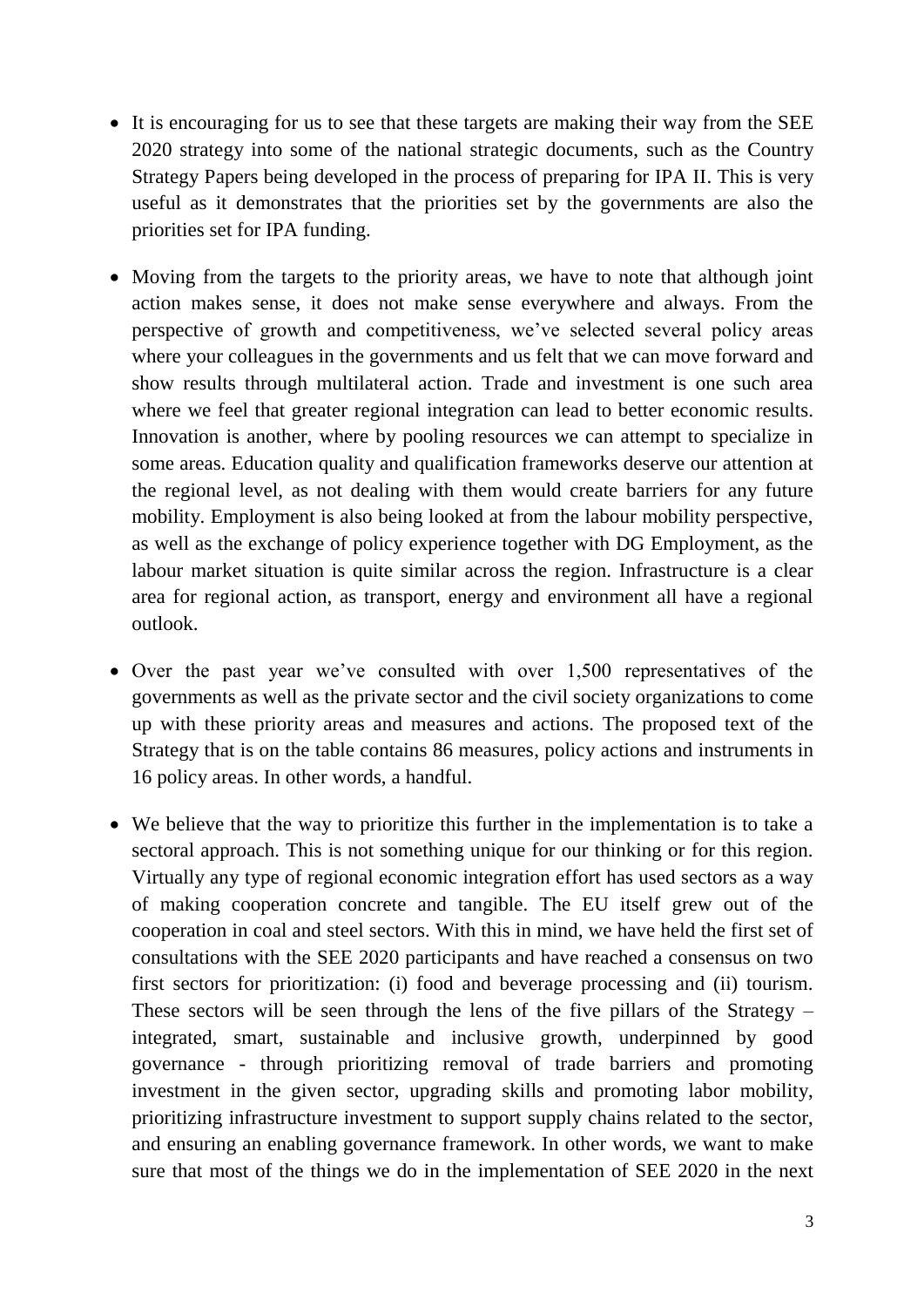few years addresses these sectors first. The integration of businesses in this approach will be crucial and we are already making links with the chambers, business associations, but also with some of the biggest and most important companies in these areas. The sectoral focus is also clearly noted in the proposed Ministerial statement before you.

- Now, after touching upon the SEE 2020 targets, the priority areas and some of the implementation methods, I want to mention briefly how this Strategy can also have a potential role in shaping the economic governance of the region. I mention this as it appears that economic governance is quickly becoming a key priority in the enlargement, at least judging by the last Enlargement strategy and progress report. In any case, it is clear that the EU is attaching great significance to this.
- SEE 2020 is a regional strategy, but it envisions action at the national level. The Strategy itself foresees the development of national SEE 2020 agendas. These agendas will identify gaps between what is needed to achieve the SEE 2020 objectives and the current national strategic frameworks and actions being undertaken. In other words, the national SEE 2020 agendas represent an excellent basis for stock-taking and could be also used as national competitiveness reform programmes. On the other hand, there will be a detailed monitoring system put in place to review progress being made in the SEE 2020 implementation. This could also be made part of the annual cycle of progress review within the wider economic governance system. In other words, we have to be mindful of the capacity in our administrations and very careful that we are not overburdening this modest capacity with different types of monitoring systems and governance arrangements. I invite you in the countries, but also the Commission in finding the best way to blend these processes together.

# Excellencies,

- Before I conclude, let me note a couple of important ingredients that will determine the success of this Strategy and our common endeavour:
	- o SEE 2020 is a piece for the philharmonic, rather than the chamber orchestra. We are talking about 7 economies, with anywhere between 8- 20 ministries and agencies participating in each, in addition to 15 regional dimension coordinators. If we add private sector, civil society, international organizations, donors, IFIs and others to this mix, one cannot overestimate the importance of coordination. RCC sits in the middle of this coordination process, but its quality as a conductor will rely on each and every instrument in the orchestra, and while we do have some virtuosos, a lot of capacity will need to be developed.